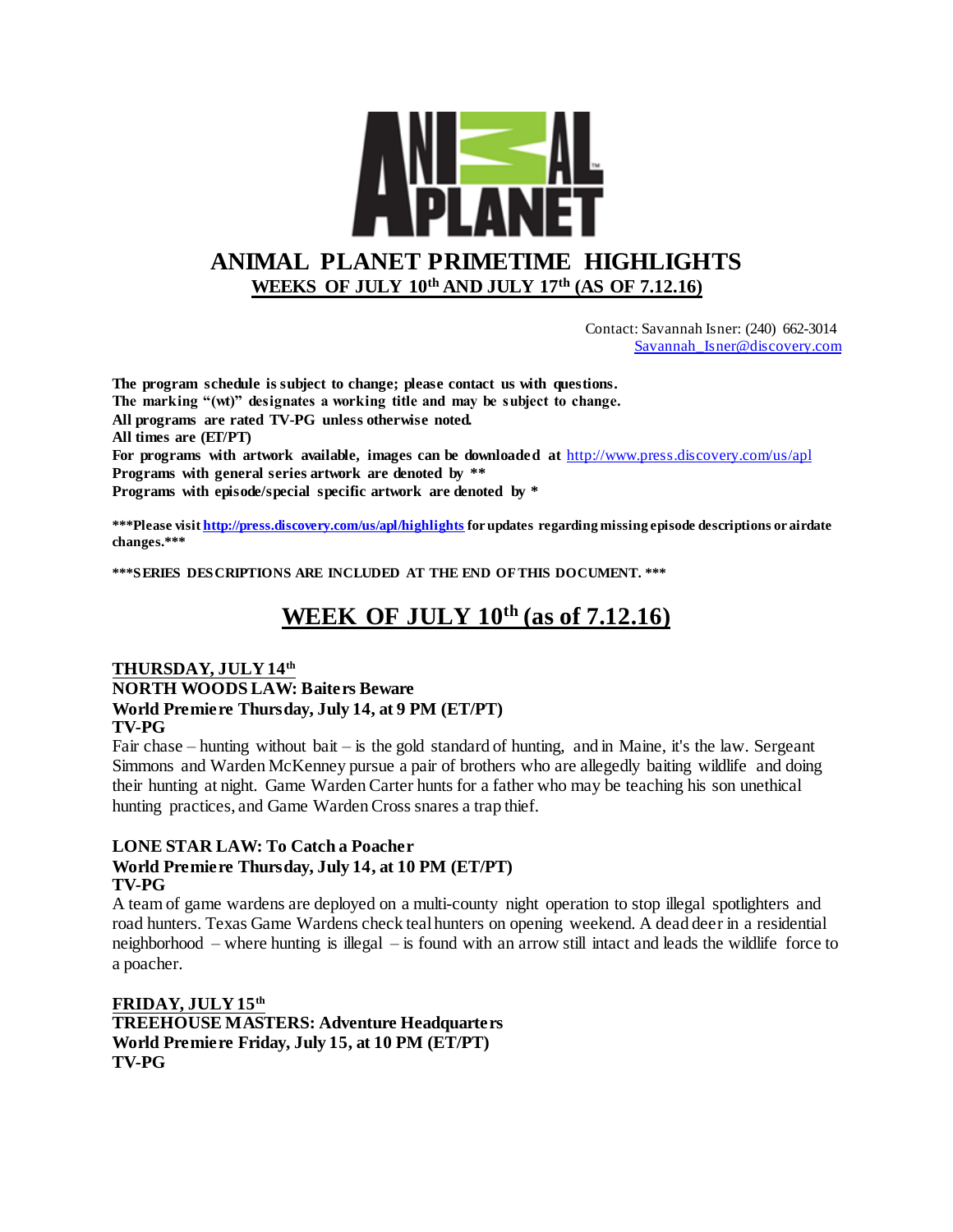Pete and the Nelson Treehouse Supply gang embark on an epic quest to give a thrill-seeking couple the treehouse of their dreams – an adventure headquarters in the sky, sitting 16 feet high in three cedar trees with a wraparound deck that provides 360 degrees of stunning views.

#### **SATURDAY, JULY 16th**

#### **DR. DEE: ALASKA VET: Socked In & Stranded World Premiere Saturday, July 16, at 8 PM (ET/PT) TV-PG**

Dr. Dee swaps roles as she takes her own dog to a specialist in Anchorage for eye surgery. There, she reconnects with her step-daughter to check on a barrel racing horse. Meanwhile, a remote clinic takes a turn for the worse for Dr. Terry and Dr. Nicole.

#### **THE VET LIFE: Training Day World Premiere Saturday, July 16, at 10 PM (ET/PT) TV-PG**

The Cy Fair Animal Hospital veterinarians start off a busy week with difficult surgeries on beloved pets. First, Dr. Lavigne removes multiple masses from a 10-year-old dog and must determine if they are cancerous, plus Dr. Ross performs an emergency surgery on a rabbit who was attacked by dogs. Then, Dr. Lavigne and Dr. Blue make a house call to a nearby farm to castrate an aggressive, miniature donkey. Dr. Ross makes an unexpected decision when a litter of Rottweiler puppies come in for their routine checkup.

# **WEEK OF JULY 17th (as of 7.12.16)**

### **THURSDAY, JULY 21st**

#### **NORTH WOODS LAW: Crossed Wires World Premiere Thursday, July 21, at 9 PM (ET/PT) TV-PG**

Game Wardens McKenney and Robertson investigate a night hunting complaint and find themselves in a perplexing situation. Game Warden MacCabe tracks an illegal bear kill back to its source. As the nighttime temperature plummets, K9 Tundra takes the lead in a harrowing search for a missing elderly man with dementia.

#### **LONE STAR LAW: Gator vs. Dog World Premiere Thursday, July 21, at 10 PM (ET/PT) TV-PG**

Dove season in Texas starts off with a bang, keeping game wardens across the state busy from sunrise to sun down. Before someone gets hurt, the Texas Game Wardens must relocate a 500-lb, 14-foot gator that's loose in a suburban area. In Northeast Texas, game wardens uncover a large-scale marijuana grow hidden in a wildlife preserve.

#### **FRIDAY, JULY 22nd**

#### **TREEHOUSE MASTERS: How 'Bout Them Apples World Premiere Friday, July22, at 10 PM (ET/PT) TV-PG**

Pete and his crew head to Walden, New York to build a treehouse tasting room at The Angry Orchard Hard Cider Company's actual apple orchard! This pavilion-style structure will elevate orchard-goers high above the endless acres of sweet-smelling apple trees where they can not only drink farm-fresh hard cider but also soak-in the breathtaking views of the Hudson Valley. To get the full orchard experience, head cider-maker Ryan gives Pete a tour of the hard cider innovation center revealing the ins-and-outs of his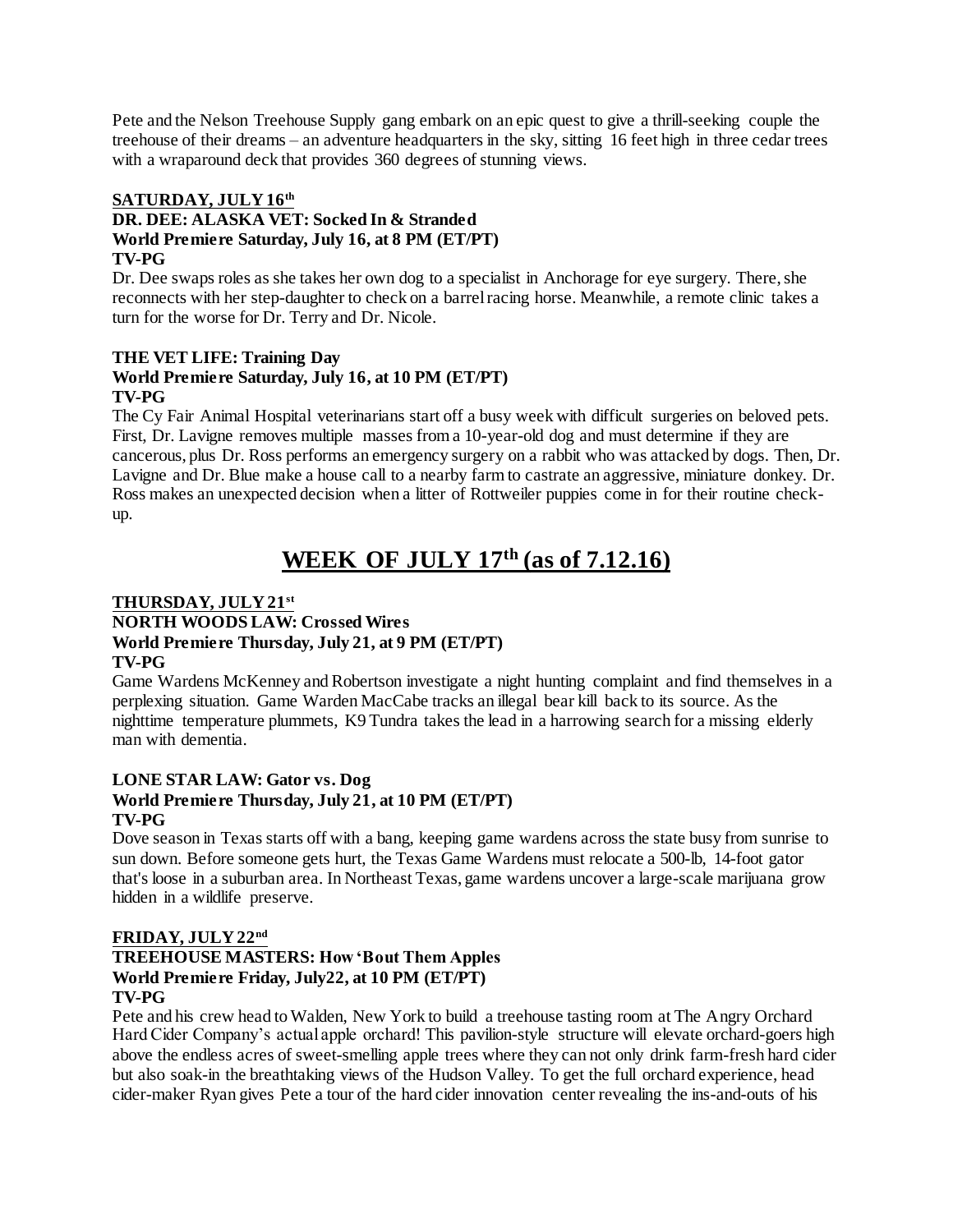craft and passion. With newfound insight - and a quenched thirst - Pete leads the team to create a treehouse allowing countless visitors to indulge in the sweet taste of life.

#### **SATURDAY, JULY 23rd DR. DEE: ALASKA VET: On the Edge of Nowhere World Premiere Saturday, July 23, at 8 PM (ET/PT) TV-PG**

In order to continue their mission of helping the remote villages of Alaska, Dr. Dee and her husband Ken host a vet clinic in a tiny town with just 107 residents. Back at Animal House, Dr. Dee has a life-or-death emergency on her hands with an Akita that is apparently suffering gunshot wound.

#### **THE VET LIFE: Lights, Camera, Action! World Premiere Saturday, July 23, at 10 PM (ET/PT) TV-PG**

A female dog suffers complications during birth, and Dr. Blue must perform an emergency C-section to remove two puppies who are stuck in the uterus to save all three lives. Plus, Dr. Ross and Dr. Lavigne both deal with animals suffering from potentially serious eye issues, and Dr. Blue runs into an interesting surprise when he spays a bunny.

## **SERIES DESCRIPTIONS**

*\*Below you will find the series descriptions of the shows airing the weeks of July 10th and July 17th\**

## *NORTH WOODS LAW*

### *Series Airs Thursdays at 9 PM (ET/PT)*

Follow the true adventures of the elite Maine Warden Service, one of the nation's original guardians of the great outdoors. The service's beat begins where the pavement ends, saving lives, fighting crime and preserving Maine's wildlife across the state's sprawling 18 million acres of rugged woods.

Press Site: <https://press.discovery.com/us/apl/programs/northwoods-law/>

### *LONE STAR LAW*

### *Series Airs Thursdays at 10 PM (ET/PT)*

Everything's bigger in Texas, including the jobs of the Texas Game Wardens, who protect the Lone Star State's natural resources and police its 27 million citizens. The men and women of this elite force patrol more than a quarter-million square miles filled with deserts, lakes, piney woods, bayous, plains and coast. While protecting and serving citizens and their surroundings, the Texas Game Wardens are suspect to encounter all the dangers that the state has to offer, and at a moment's notice must rush to rescue flash flood victims, investigate large-scale deer poaching, serve an arrest warrant for drugs, rescue injured wild animals, catch smugglers in the Gulf of Mexico and everything else imaginable in the great state of Texas. Press Site: <https://press.discovery.com/us/apl/programs/lone-star-law/>

### *TREEHOUSE MASTERS Series Airs Fridays at 10 PM (ET/PT)*

Often described as a tree whisperer by his clients, colleagues and contemporaries, Pete Nelson dedicates his life granting people's dreams of turning peaceful nooks in nature into the ultimate escapes. In